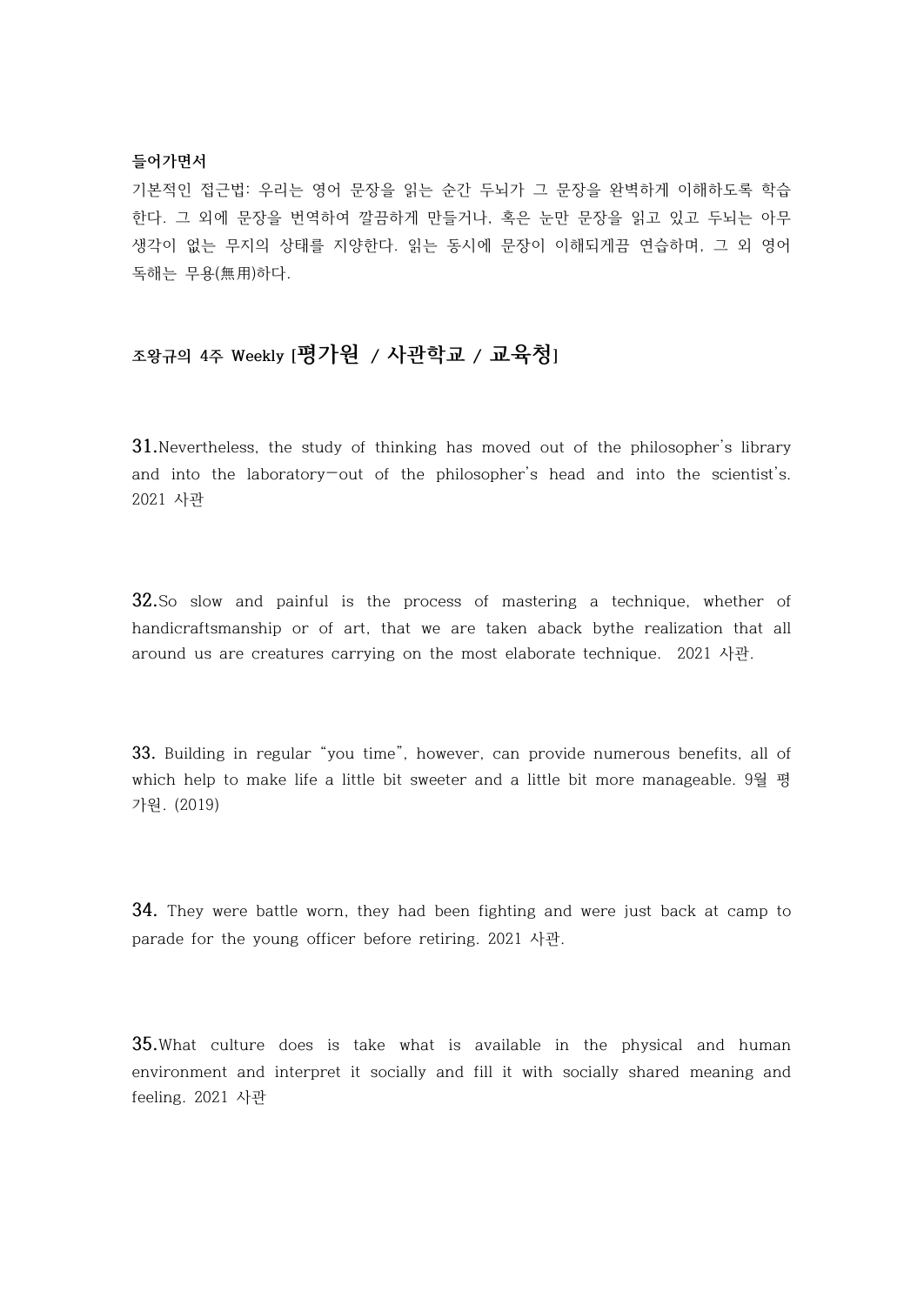**36.**Your brains makes it possible for you to find food by sight, sound, and smell and then to organize your behavior so that the front end of your feeding tube can get close enough to taste the food. 2021 사관

**37.**Tactical command and control is the process whereby units actually engaged with opposing forces communicate with one another and coordinate their activities. 2021 사관

**39.**Once the food is in your feeding tube, it is absorbed and becomes availabe to the cells of your body. 2021 사관

**40.**Tactical command and control can improve skill by providing soldiers with the cues necessary to perform complicated synchronized fire, maneuver, or other activities. 2021 사관 \*maneuver 전술 행동

**41.** It is a rare human being who can maintain focus on our needs when we are expressing them through images of their wrongness. 2021 사관

**42.**He judged them to be essentially liberal people [who saw themselves as upholding traditions of political freedom and civilized behavior.] 2021 사관

**43.**The sciences have restricted areas of competence and specialized to be comprehensive. 2021 사관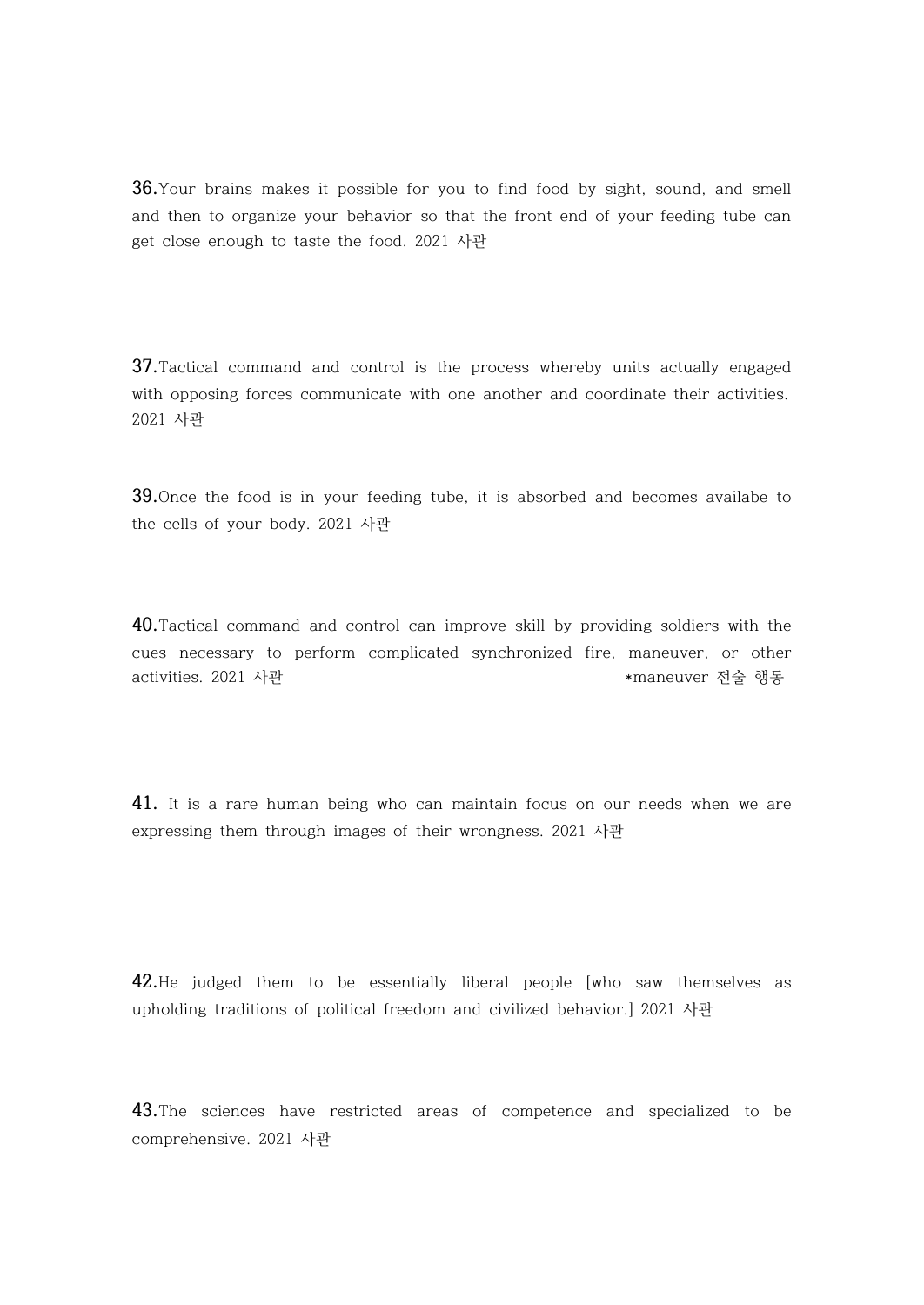**44.**On the witness stand, having the sense to sustain a silence after your response is success, and talking too much is failure. 2021 사관

**45.**Within wide circles of the population, such testimonials not only enhance the prestige of the product but also reflect prestige on the person who provides the testimonials. 2021 사관

**46.**Darwin justly observed that the struggle between two organisms is as active as they are analogous. 2021 사관.

**47.**As soon as a new thought presents itself, it pushes out the one that was there before. 2021 사관.

**48.**Many social psychologists are still prone to take the view that the social variables important to their study will inevitably be reflected in their research situation. 2021 사관.

**49.**What he discovered was that these intervals were harmonious because the relationship between them was a precise and simple mathematical ratio. 2021 사관.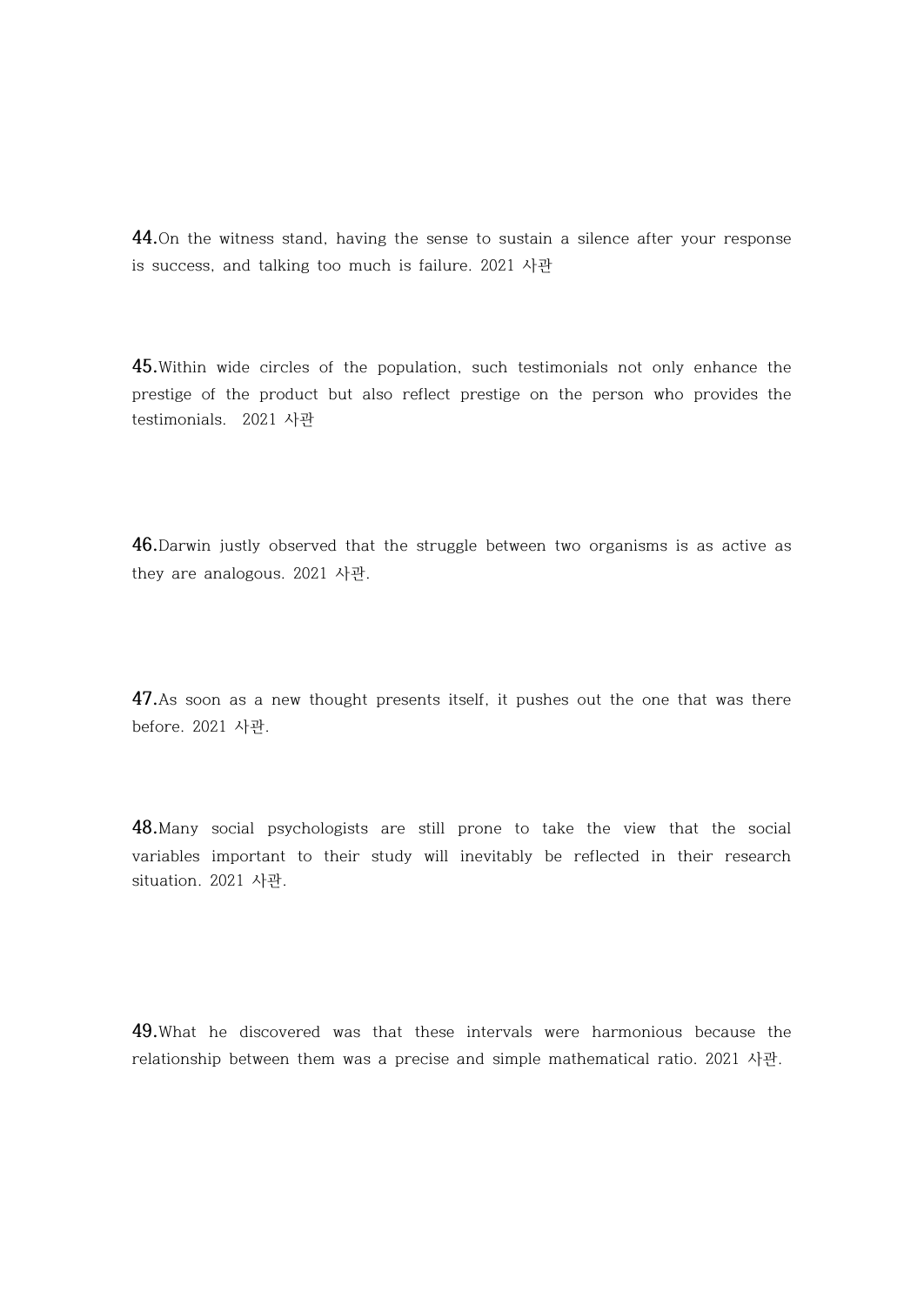**50.**Consequently fashions and clothing that will mark them out as establishment or authority figures will be avoided and some sort of attempt made to dress on a level with the client. 사관

**51.**The subjects were then led to a lobby where they would await further testing. 2021 사관.

**52.**To be more precise, what you are enjoying is not really the outward action but the inner dimension of consciousness that flows into the action. 2021 사관.

**53.** As long as they have more resources than they need, they can live side by side, but if their number increases to such that all appetites can no longer be sufficiently satisfied, war breaks out. 2021 사관.

**54.** Therefore, before deciding to change employers, be sure that you have exhausted the possibilities of your present positions. 2021 사관.

**55.** Seeing only the good in one's own actions and the bad in those of others is a common human weakness, and validating only the positive or negative aspects of the human experience is not productive. 2021 사관.

**56.** Among the specially good things that I have on hand at present are some potatoes of exceptional quality. 고3 학평